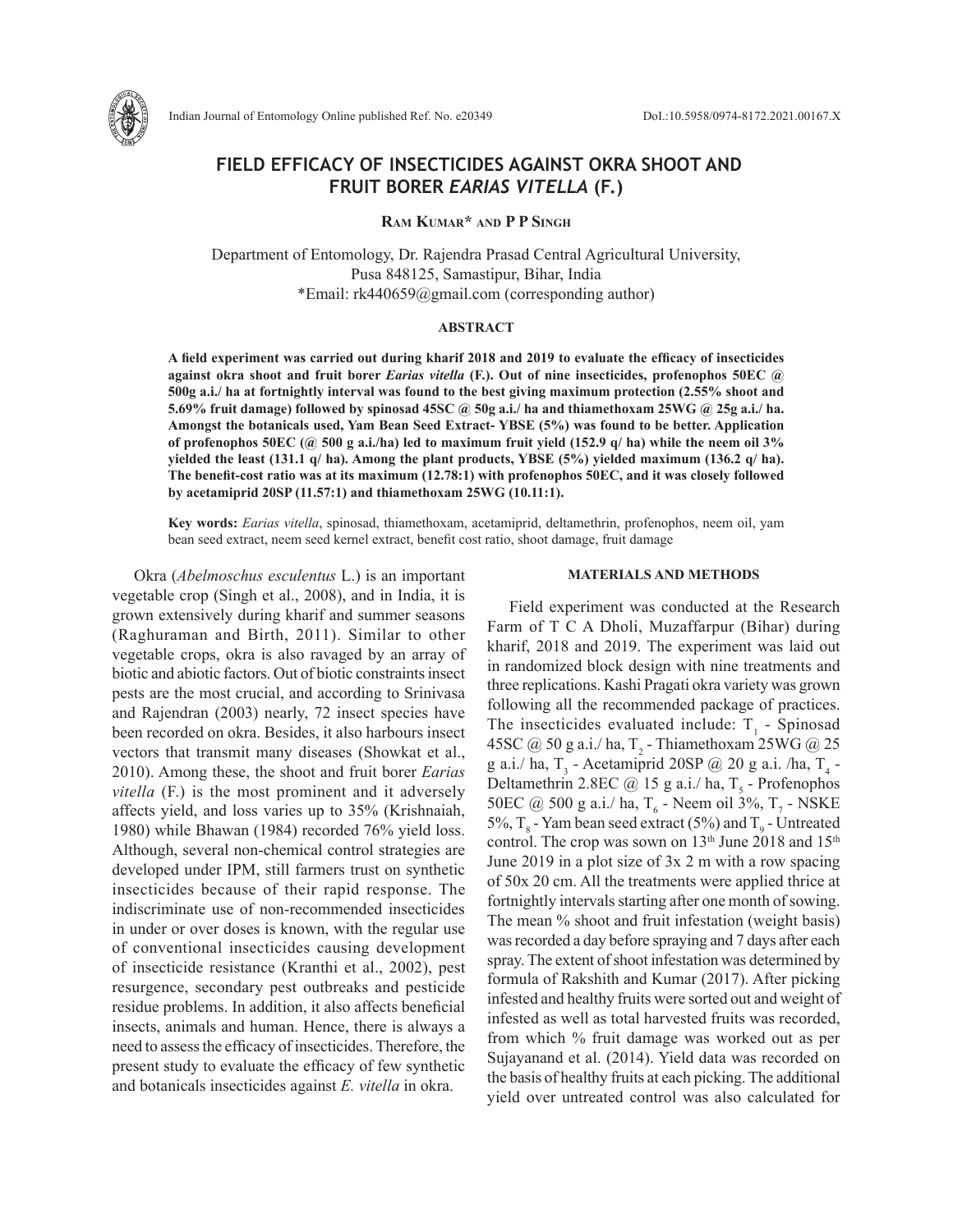|                                                                                                                                                   | Mean                         |                                                                                           | Mean % shoot damage at   |                                                                                                                                                                                              |                   | Mean                                                                                                                                                                                                                                                                                                                                                                                                          |                                  | Mean % fruit damage at 7                                                                                                                                                                                                                                        | days                                                                                                                                                                                                                                                                                                  |                                                                                                                                                                                                                                                                                                                                                  |
|---------------------------------------------------------------------------------------------------------------------------------------------------|------------------------------|-------------------------------------------------------------------------------------------|--------------------------|----------------------------------------------------------------------------------------------------------------------------------------------------------------------------------------------|-------------------|---------------------------------------------------------------------------------------------------------------------------------------------------------------------------------------------------------------------------------------------------------------------------------------------------------------------------------------------------------------------------------------------------------------|----------------------------------|-----------------------------------------------------------------------------------------------------------------------------------------------------------------------------------------------------------------------------------------------------------------|-------------------------------------------------------------------------------------------------------------------------------------------------------------------------------------------------------------------------------------------------------------------------------------------------------|--------------------------------------------------------------------------------------------------------------------------------------------------------------------------------------------------------------------------------------------------------------------------------------------------------------------------------------------------|
| Treatments                                                                                                                                        | $\%$ shoot                   |                                                                                           | each spray<br>days after |                                                                                                                                                                                              | <b>Cumulative</b> | $%$ fruit                                                                                                                                                                                                                                                                                                                                                                                                     |                                  | after each spray                                                                                                                                                                                                                                                |                                                                                                                                                                                                                                                                                                       | <b>Cumulative</b>                                                                                                                                                                                                                                                                                                                                |
|                                                                                                                                                   | damage at<br>DB <sub>S</sub> | spray<br>5f                                                                               | spray<br>2 <sup>nd</sup> | spray<br>3rd                                                                                                                                                                                 | mean              | damage a<br>1 DBS                                                                                                                                                                                                                                                                                                                                                                                             | spray<br>$\overline{\mathbf{s}}$ | $2nd$ spray                                                                                                                                                                                                                                                     | spray<br>3 <sup>rd</sup>                                                                                                                                                                                                                                                                              | mean                                                                                                                                                                                                                                                                                                                                             |
| $-$ Spinosad (45 SC) $@$ 50g                                                                                                                      | 4.50                         | 2.84                                                                                      |                          | 1.13                                                                                                                                                                                         |                   |                                                                                                                                                                                                                                                                                                                                                                                                               |                                  |                                                                                                                                                                                                                                                                 |                                                                                                                                                                                                                                                                                                       |                                                                                                                                                                                                                                                                                                                                                  |
| a.i./ ha                                                                                                                                          | (12.22)                      | (9.68)                                                                                    |                          |                                                                                                                                                                                              |                   |                                                                                                                                                                                                                                                                                                                                                                                                               |                                  |                                                                                                                                                                                                                                                                 |                                                                                                                                                                                                                                                                                                       |                                                                                                                                                                                                                                                                                                                                                  |
|                                                                                                                                                   | 4.39                         | 3.28                                                                                      |                          |                                                                                                                                                                                              |                   |                                                                                                                                                                                                                                                                                                                                                                                                               |                                  |                                                                                                                                                                                                                                                                 |                                                                                                                                                                                                                                                                                                       |                                                                                                                                                                                                                                                                                                                                                  |
| T <sub>2</sub> – Thiamethoxam (25 WG) $@$<br>25g a.i./ ha                                                                                         | (12.09)                      |                                                                                           |                          |                                                                                                                                                                                              |                   |                                                                                                                                                                                                                                                                                                                                                                                                               |                                  |                                                                                                                                                                                                                                                                 |                                                                                                                                                                                                                                                                                                       |                                                                                                                                                                                                                                                                                                                                                  |
|                                                                                                                                                   | 4.28                         |                                                                                           |                          |                                                                                                                                                                                              |                   |                                                                                                                                                                                                                                                                                                                                                                                                               |                                  |                                                                                                                                                                                                                                                                 |                                                                                                                                                                                                                                                                                                       |                                                                                                                                                                                                                                                                                                                                                  |
| T <sub>3</sub> – Acetamiprid (20 SP) @<br>20g a.i./ ha                                                                                            | (11.93)                      | $\begin{array}{c} (10.43) \\ 3.65 \\ (11.00) \\ 3.92 \end{array}$                         |                          |                                                                                                                                                                                              |                   |                                                                                                                                                                                                                                                                                                                                                                                                               |                                  |                                                                                                                                                                                                                                                                 |                                                                                                                                                                                                                                                                                                       |                                                                                                                                                                                                                                                                                                                                                  |
|                                                                                                                                                   | 4.65                         |                                                                                           |                          |                                                                                                                                                                                              |                   |                                                                                                                                                                                                                                                                                                                                                                                                               |                                  |                                                                                                                                                                                                                                                                 |                                                                                                                                                                                                                                                                                                       |                                                                                                                                                                                                                                                                                                                                                  |
| $\Gamma_4$ – Deltamethrin (2.8 EC) @<br>15g a.i./ha                                                                                               | (12.43)                      |                                                                                           |                          |                                                                                                                                                                                              |                   |                                                                                                                                                                                                                                                                                                                                                                                                               |                                  |                                                                                                                                                                                                                                                                 |                                                                                                                                                                                                                                                                                                       |                                                                                                                                                                                                                                                                                                                                                  |
| $R =$ Profenophos (50 EC) $@$                                                                                                                     | 4.37                         |                                                                                           |                          |                                                                                                                                                                                              |                   |                                                                                                                                                                                                                                                                                                                                                                                                               |                                  |                                                                                                                                                                                                                                                                 |                                                                                                                                                                                                                                                                                                       |                                                                                                                                                                                                                                                                                                                                                  |
| $500g$ a.i./ha                                                                                                                                    | (12.05)                      | $\begin{array}{c} (11.39) \\ 2.54 \\ (9.15) \\ 4.79 \\ (12.63) \\ (12.63) \\ \end{array}$ |                          | $(6.05)$<br>$(6.71)$<br>$(7.71)$<br>$(8.81)$<br>$(8.81)$<br>$(8.81)$<br>$(8.81)$<br>$(8.81)$<br>$(8.81)$<br>$(8.81)$<br>$(8.81)$<br>$(8.81)$<br>$(8.81)$<br>$(8.81)$<br>$(8.81)$<br>$(8.81)$ |                   | $\begin{array}{l} \text{(5,15)}\\ \text{(5,15)}\\ \text{(5,15)}\\ \text{(5,15)}\\ \text{(5,15)}\\ \text{(5,15)}\\ \text{(5,15)}\\ \text{(5,15)}\\ \text{(5,15)}\\ \text{(5,15)}\\ \text{(5,15)}\\ \text{(5,15)}\\ \text{(5,15)}\\ \text{(5,15)}\\ \text{(5,15)}\\ \text{(5,15)}\\ \text{(5,15)}\\ \text{(5,15)}\\ \text{(5,15)}\\ \text{(5,15)}\\ \text{(5,15)}\\ \text{(5,15)}\\ \text{(5,15)}\\ \text{(5,1$ |                                  | $(1, 3, 6)$<br>$(1, 3, 6)$<br>$(1, 3, 6)$<br>$(1, 3, 6)$<br>$(1, 3, 6)$<br>$(1, 3, 6)$<br>$(1, 3, 6)$<br>$(1, 3, 6)$<br>$(1, 3, 6)$<br>$(1, 3, 6)$<br>$(1, 3, 6)$<br>$(1, 3, 6)$<br>$(1, 3, 6)$<br>$(1, 3, 6)$<br>$(1, 3, 6)$<br>$(1, 3, 6)$<br>$(1, 3, 6)$<br> | $\begin{array}{l} 8.57 \\ 8.60 \\ 17.00 \\ 18.60 \\ 19.81 \\ 19.81 \\ 19.81 \\ 19.7 \\ 19.81 \\ 19.7 \\ 19.81 \\ 19.81 \\ 19.82 \\ 19.83 \\ 19.84 \\ 19.81 \\ 19.81 \\ 19.82 \\ 19.83 \\ 19.83 \\ 19.83 \\ 19.83 \\ 19.84 \\ 19.83 \\ 19.84 \\ 19.85 \\ 19.86 \\ 19.87 \\ 19.89 \\ 19.81 \\ 147 \\ 1$ | $\begin{array}{l} 14.91 \\ -14.84 \\ -1.84 \\ -1.84 \\ -1.84 \\ -1.84 \\ -1.84 \\ -1.84 \\ -1.84 \\ -1.85 \\ -1.86 \\ -1.87 \\ -1.87 \\ -1.87 \\ -1.87 \\ -1.87 \\ -1.87 \\ -1.87 \\ -1.87 \\ -1.87 \\ -1.87 \\ -1.87 \\ -1.87 \\ -1.87 \\ -1.87 \\ -1.87 \\ -1.87 \\ -1.87 \\ -1.87 \\ -1.87 \\ -1.87 \\ -1.87 \\ -1.87 \\ -1.87 \\ -1.87 \\ -$ |
|                                                                                                                                                   | 4.53                         |                                                                                           |                          |                                                                                                                                                                                              |                   |                                                                                                                                                                                                                                                                                                                                                                                                               |                                  |                                                                                                                                                                                                                                                                 |                                                                                                                                                                                                                                                                                                       |                                                                                                                                                                                                                                                                                                                                                  |
| $T_6$ – Neem oil 3%                                                                                                                               | (12.27)                      |                                                                                           |                          |                                                                                                                                                                                              |                   |                                                                                                                                                                                                                                                                                                                                                                                                               |                                  |                                                                                                                                                                                                                                                                 |                                                                                                                                                                                                                                                                                                       |                                                                                                                                                                                                                                                                                                                                                  |
|                                                                                                                                                   | 4.26                         |                                                                                           |                          |                                                                                                                                                                                              |                   |                                                                                                                                                                                                                                                                                                                                                                                                               |                                  |                                                                                                                                                                                                                                                                 |                                                                                                                                                                                                                                                                                                       |                                                                                                                                                                                                                                                                                                                                                  |
| $\rm T_{_{7}}-NSKE$ 5%                                                                                                                            | (11.90)                      | $(12.16)$<br>4.21                                                                         |                          |                                                                                                                                                                                              |                   |                                                                                                                                                                                                                                                                                                                                                                                                               |                                  |                                                                                                                                                                                                                                                                 |                                                                                                                                                                                                                                                                                                       |                                                                                                                                                                                                                                                                                                                                                  |
|                                                                                                                                                   | 4.55                         |                                                                                           |                          |                                                                                                                                                                                              |                   |                                                                                                                                                                                                                                                                                                                                                                                                               |                                  |                                                                                                                                                                                                                                                                 |                                                                                                                                                                                                                                                                                                       |                                                                                                                                                                                                                                                                                                                                                  |
| $T_s - \ensuremath{\mbox{Y}}\xspace \mathbf{BSE}$ 5%                                                                                              | (12.31)                      | (11.83)                                                                                   |                          |                                                                                                                                                                                              |                   |                                                                                                                                                                                                                                                                                                                                                                                                               |                                  |                                                                                                                                                                                                                                                                 |                                                                                                                                                                                                                                                                                                       |                                                                                                                                                                                                                                                                                                                                                  |
|                                                                                                                                                   | 4.34                         | 8.37                                                                                      |                          |                                                                                                                                                                                              |                   |                                                                                                                                                                                                                                                                                                                                                                                                               |                                  |                                                                                                                                                                                                                                                                 |                                                                                                                                                                                                                                                                                                       |                                                                                                                                                                                                                                                                                                                                                  |
| $T9 - Untreated control$                                                                                                                          | (12.02)                      | (6.80)                                                                                    |                          |                                                                                                                                                                                              |                   |                                                                                                                                                                                                                                                                                                                                                                                                               |                                  |                                                                                                                                                                                                                                                                 |                                                                                                                                                                                                                                                                                                       |                                                                                                                                                                                                                                                                                                                                                  |
| $S.Em (\pm)$                                                                                                                                      | (0.30)                       | $(0.32)$<br>$(0.96)$                                                                      |                          |                                                                                                                                                                                              |                   |                                                                                                                                                                                                                                                                                                                                                                                                               |                                  |                                                                                                                                                                                                                                                                 |                                                                                                                                                                                                                                                                                                       |                                                                                                                                                                                                                                                                                                                                                  |
| $CD (p=0.05)$                                                                                                                                     | S/N                          |                                                                                           |                          |                                                                                                                                                                                              |                   |                                                                                                                                                                                                                                                                                                                                                                                                               |                                  |                                                                                                                                                                                                                                                                 |                                                                                                                                                                                                                                                                                                       |                                                                                                                                                                                                                                                                                                                                                  |
| CV(%)                                                                                                                                             | 8.45                         |                                                                                           |                          |                                                                                                                                                                                              |                   |                                                                                                                                                                                                                                                                                                                                                                                                               |                                  |                                                                                                                                                                                                                                                                 |                                                                                                                                                                                                                                                                                                       |                                                                                                                                                                                                                                                                                                                                                  |
| DBS -- Days before spray; "Figures in parentheses the values of angular transformation; NSKE-neem seed kernel extract; YBSE-yam bean seed extract |                              |                                                                                           |                          |                                                                                                                                                                                              |                   |                                                                                                                                                                                                                                                                                                                                                                                                               |                                  |                                                                                                                                                                                                                                                                 |                                                                                                                                                                                                                                                                                                       |                                                                                                                                                                                                                                                                                                                                                  |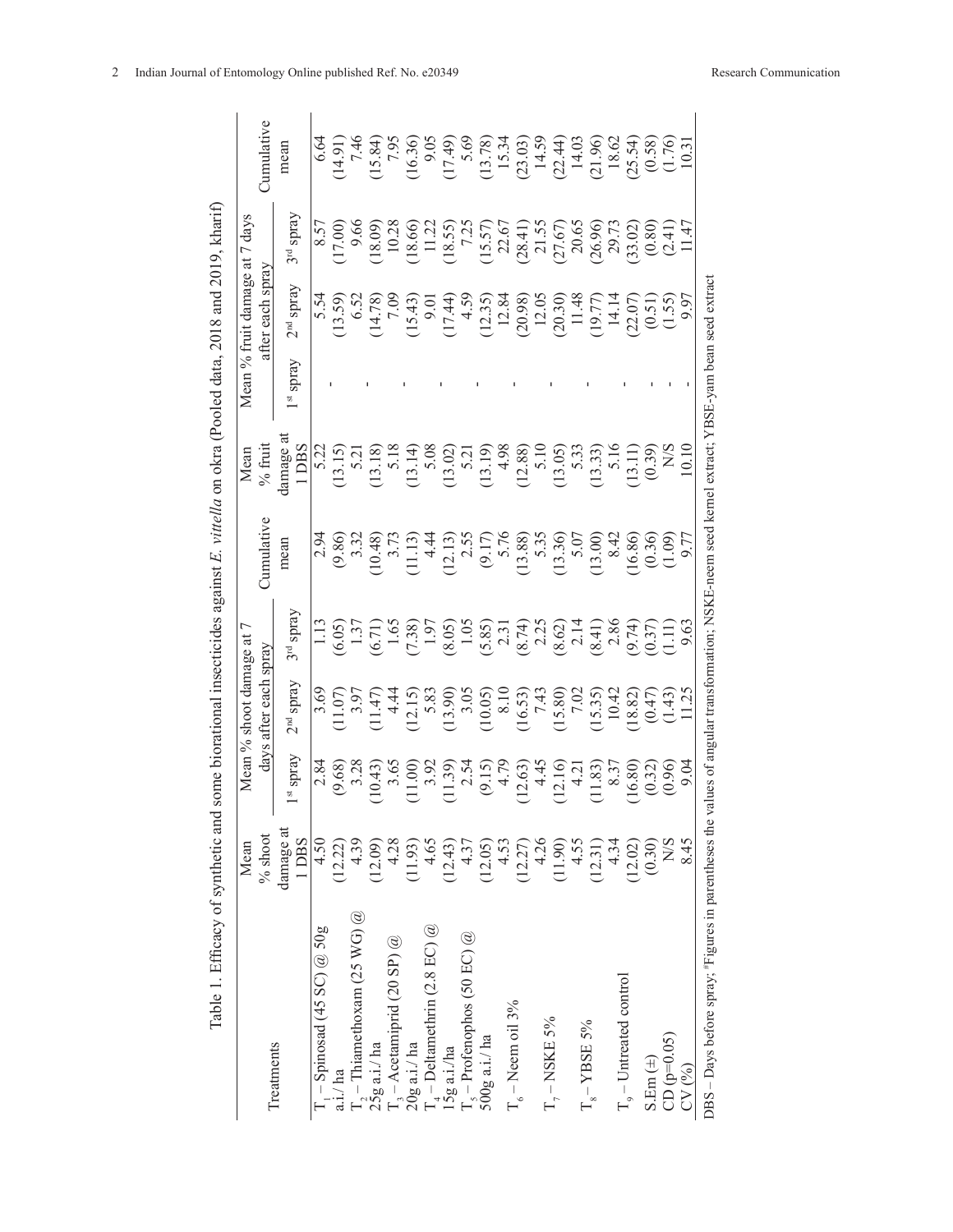assessing the yield performance. Ultimately, the benefit cost ratio (BCR) was calculated on the basis of prevailing market price of okra, insecticides and spraying cost.

## **RESULTS AND DISCUSSION**

The data in Table 1 reveals that on cumulative mean basis the shoot damage ranged from 2.55 to 8.42% with minimum in profenophos 50EC and maximum in untreated control. Out of botanicals used, YBSE (5%) was found to eb the most effective (5.07%) which was statistically at par with NSKE 5% (5.35%) and neem oil 3% (5.76%). Katti and Surpur (2015) evaluated the efficacy of flubendiamide 480SC against *E. vitella* at different doses and concluded that flubendiamide 480SC  $(a)$  60 g a.i./ ha was found superior, followed by flubendiamide 480SC @ 48 g a.i/ ha at Raichur, Karnataka. Rahman et al. (2013) found the least shoot damage in Ecofuran (5G) treated plot, while it was 17.29% to 19.78% with neem leaf extract. On cumulative mean basis, the fruit damage was minimum  $(5.69\%)$  in profenophos 50EC  $\omega$  500 g a.i./ ha with respect to untreated control (18.62%). Among the plant products, YBSE 5% was the most promising (14.03%) and was statistically on par with NSKE 5% and neem oil 3%. Misra et al. (2002) and Ghosh et al. (2012) found profenophos 50EC is effective. The present findings are also in accordance with the findings of Birth and Raghuraman (2011) on spinosad 45SC; Verma (2018), Kodandaram et al. (2017), Chowdary et al. (2010) and Tripathi and Maurya (2011) corroborate with the present results.

The data given in Fig. 1 reveal that three rounds of profenophos 50EC  $(Q\ 500 \ g\ a.i./$  ha) gave maximum fruit yield (152.9 q/ ha). Among the plant products, YBSE 5% was the best (136.2 q/ ha). These data are in agreement with those of Chowdhary et al. (2010) on rynaxypar 20 SC, followed by spinosad 45 SC. However, Gadekar et al. (2016) observed maximum yield with thiamethoxam (0.005%) followed by acetamiprid and acephate. The reports of Lal and Sinha (2005), Singh et al. (2008), Birth and Raghuraman (2011), Raghuraman and Birth (2011), Sarkar and Roy (2015) and Kalmath and Mahantesh (2016) also broadly corroborate with the present results. The benefit-cost ratios, when computed revealed that it was maxiumum (12.78:1) in case of profenophos 50EC closely followed by acetamiprid 20SP (11.57:1). Gadekar et al. (2016) also reported that acetamiprid registered the highest B: C ratio (47.67) followed by thiamethoxam and acephate. In contrast, Sakthivel et al. (2007) observed that NSKE gave maximum B: C ratio among the botanicals.

#### **REFERENCES**

- Bhawan S. 1984. Studies on the extent of loss and economics of pest management in okra. Tropical Pest Management 29: 363-370.
- Birth A, Raghuraman M. 2011. Impact of emamectin benzoate on fruit and shoot borer, *Earias vittella* (Fabricius) in okra. Indian Journal of Entomology 73(1): 42-44.

Chowdary L R, Bheemanna M, Kumar L R. 2010. Field efficacy of



Fig. 1. Yield and economics of synthetic and biorational insecticides in okra (Pooled data, 2018 and 2019, kharif)

Selling price of okra: Rs. 1250.00/ q, Cost of insecticides viz. spinosad (45% SC) = Rs. 23571/ litre, thiamethoxam (25% WG) = 5600/ kg, acetamiprid (20% SP) = Rs. 2500/ litre, deltamethrin (2.8% EC) = Rs. 2280/ litre, profenofos (50% EC) = Rs. 930/ litre, neem oil (3%) = Rs. 400/ litre, and yam bean seeds extract (YBSE)  $5\% = \text{Rs}$ . 300/kg, neem seed kernel extract (NSKE)  $5\% =$ Rs. 320/ litre, respectively. No. of labourers per ha/ spray = 3, (for 3 sprays 9 labours/ ha) = Rs. 2772/-, wages of each labour  $=$  Rs. 308/ day.